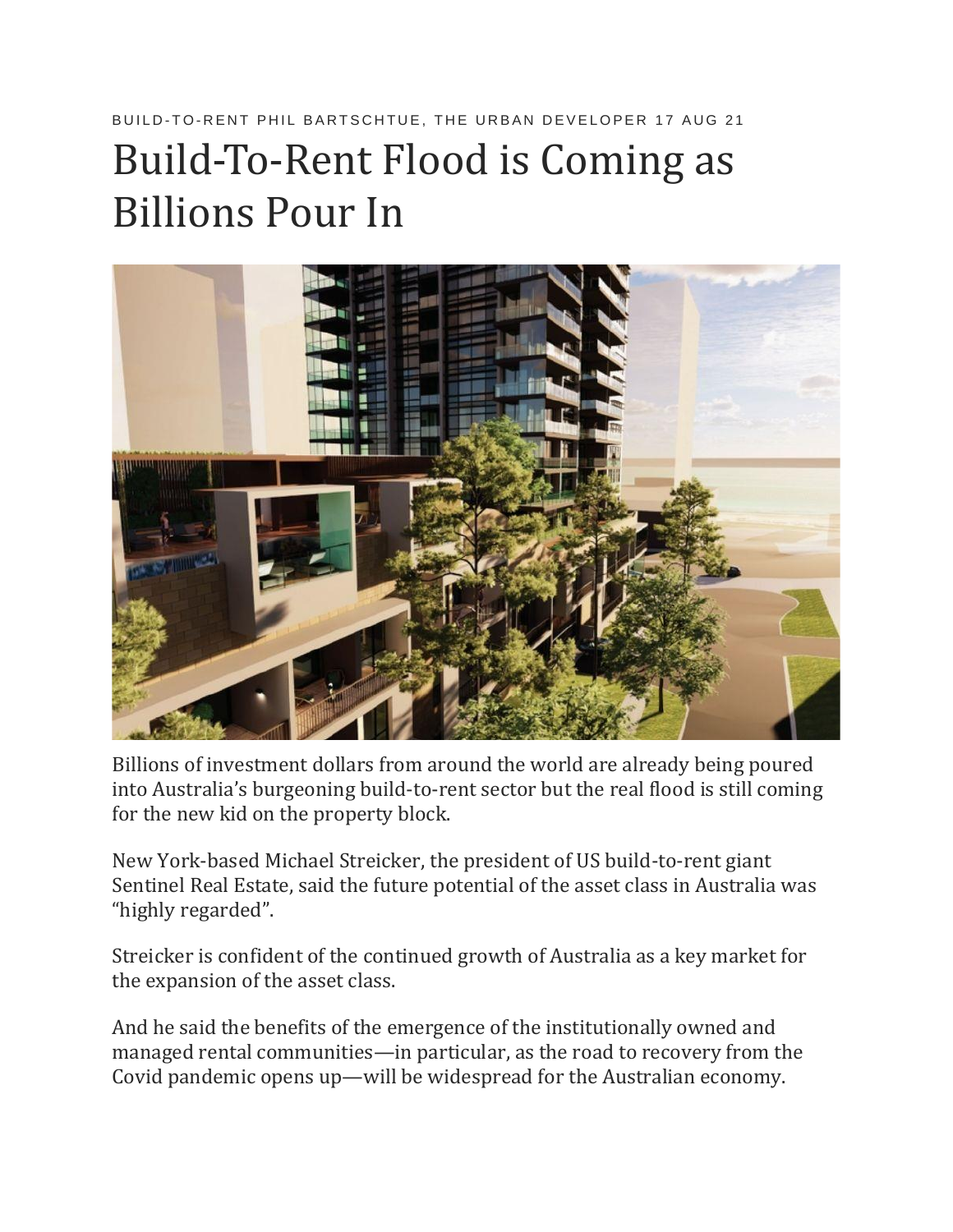Well-established in the US for several decades, build-to-rent, also known overseas as "multi-family", is the top target investment asset class ahead of office and industrial. The latest US figures for the second quarter show its investment sales volume accelerated to \$52.7 billion, a record surge of almost 240 per cent year-on-year.

"The underlying drivers of demand for housing will re-emerge in the coming years as immigration resumes and renters' expectations for premium product, amenity and service come to the fore," Streicker said.

"We're looking ahead three to four years, anticipating the demands of the market and building a strong development pipeline to support this perspective in key markets such as Melbourne, Sydney, Brisbane, and Perth, with a projected \$1 billion investment in the Australian build-to-rent market in the next four years."



▲ An artist's impression of Sentinel's planned build-to-rent project at Scarborough in Perth

Sentinel's maiden development in Perth—the 93-apartment first phase of its flagship Element 27 project in Subiaco—claimed the title of Australia's first purpose-built, institutional-grade build-to-rent project.